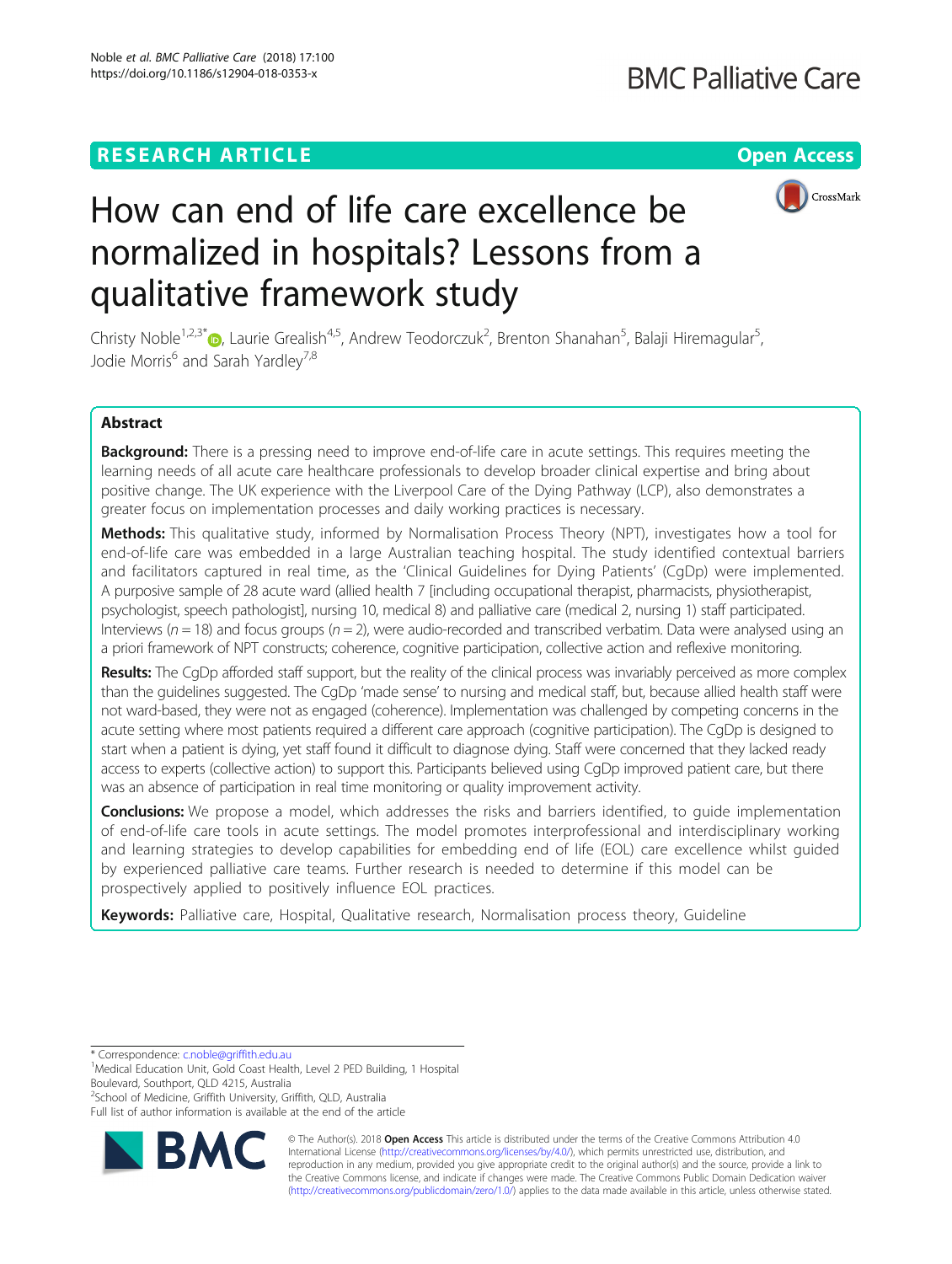# <span id="page-1-0"></span>Background

Providing high-quality care for dying patients in acute settings is essential to meet changing population needs and societal expectations [\[1](#page-11-0)]. Increasingly people live with chronic, potentially life limiting conditions; prognosis is uncertain and inevitably some will spend their final days of life in acute hospital care [[2,](#page-11-0) [3\]](#page-11-0). In Australia, despite 70% of people wanting to die at home only about 14% do [\[3](#page-11-0), [4\]](#page-11-0). While healthcare organisations are adopting care pathways to ensure appropriate end of life care, globally, studies report suboptimal care quality in hospitals  $[5-7]$  $[5-7]$  $[5-7]$  $[5-7]$  $[5-7]$ .

For many years, the Liverpool Care Pathway (LCP) was considered as a gold standard for care for dying patients, yet it has been withdrawn in the United Kingdom (UK). Significant gaps were identified between the goals of the LCP and its enactment in practice, with criticism focused on failure to have studied the process of implementation, lack of available expertise embedded in acute settings and not addressing the learning needs of non-specialist healthcare professionals [[8](#page-11-0)]. As a result five priorities for improving care for a dying person [\[9](#page-11-0)] were identified: a) recognising the possibility of dying; b) sensitive communication with the dying person and loved ones; c) involve dying person and loved ones in treatment and care decision making; d) explore and respect the need of the dying person's loved ones and e) agree and deliver an individualised care plan with compassion [[9\]](#page-11-0). Contrasting with the UK experience, Italian studies suggest that the quality of end of life (EOL) care can be improved using the LCP when implemented with a structured program and clear goals [[5](#page-11-0)–[11](#page-11-0)]. These findings align with emerging evidence suggesting that effective LCP implementation can be aided by a comprehensive understanding of the local context including appreciating and valuing differing professional perspectives and work structures [\[10,](#page-11-0) [11](#page-11-0)].

Achieving high-quality end-of-life care in acute settings is challenging. [[6](#page-11-0)] Acute settings are orientated towards interventional treatment of reversible conditions. Institutions are designed to ensure rapid provision of immediate and urgent care with finite specialist palliative care resources, staff turnover is often high and staff not necessarily experienced in recognising dying, or determining likelihood of reversible causes versus irreversible deterioration [\[4\]](#page-11-0) despite multiple attempts to educate and improve [\[5](#page-11-0)]. Enabling excellence in EOL care in acute care settings is a significant concern, with both national [\[12](#page-11-0)] and international [\[9](#page-11-0)] strategies being developed to support these provisions of EOL care excellence.

This study aimed to investigate if and how EOL care excellence can be embedded or normalised in acute healthcare settings. Our objectives were to: 1) generate a rich description of individual and contextual barriers and enablers surrounding implementation of the Clinical Guidelines for Dying Patients (CgDp), in an acute setting; 2) identify learning strategies to mitigate barriers and strengthen enablers; 3) integrate our data analysis, using normalization process theory (NPT) (see below), to generate a conceptual model to inform further implementation research.

#### **Methods**

# Theoretical framework

We adopted a social constructionist research approach [[13\]](#page-11-0) to understand the meanings participants generated through interactions when enacting practices related to the CgDp. Normalisation Process Theory (NPT) [\[14](#page-11-0), [15](#page-11-0)] was used as our theoretical lens as it offers an explanation of processes for implementing, embedding and integrating practices in everyday work [[14\]](#page-11-0). Individual and contextual factors promoting or inhibiting normalisation of practices include coherence, cognitive participation, collective action and reflexive monitoring (see Table 1 for further explanation of each construct). This approach enabled us to develop in-depth descriptions and interpretative explanations for how learning strategies can facilitate the CgDp becoming integrated in practice.

#### Study design

Given the need to understand local contextual factors for effective implementation  $[8, 14]$  $[8, 14]$  $[8, 14]$  $[8, 14]$ , an explanatory qualitative interview study, using the framework analytic approach [\[16\]](#page-11-0), was conducted that aligned to our theoretical stance. Our design facilitated in-depth exploration into the health care professionals' perspective of individual and contextual barriers and enablers to implementing the CgDp. NPT as a sensitising tool for embedding practices [[17](#page-11-0)] enabled us to generate a programme theory and model [\[18](#page-11-0)] to inform the development of a complex intervention to normalise end of life care excellence in acute care settings. The study was approved by Gold Coast Health Ethics Committee (HREC/14/QGC/185). To ensure the anonymity of the participants and the practices where they work, all identifiers have been removed. Written consent was obtained.

**Table 1** Normalisation process theory constructs - generative mechanisms (From May et al., 2009 [\[37\]](#page-11-0))

| NPT construct              | Explanation                                                                                    |
|----------------------------|------------------------------------------------------------------------------------------------|
| Coherence                  | Work that defines and organises the objects of a<br>practice                                   |
| Cognitive<br>participation | Work that defines and organises the enrolment of<br>participants in a practice                 |
| Collective action          | Work that defines and organises the enacting of a<br>practice                                  |
| Reflexive<br>monitoring    | Work that defines and organises the knowledge<br>upon which appraisal of a practice is founded |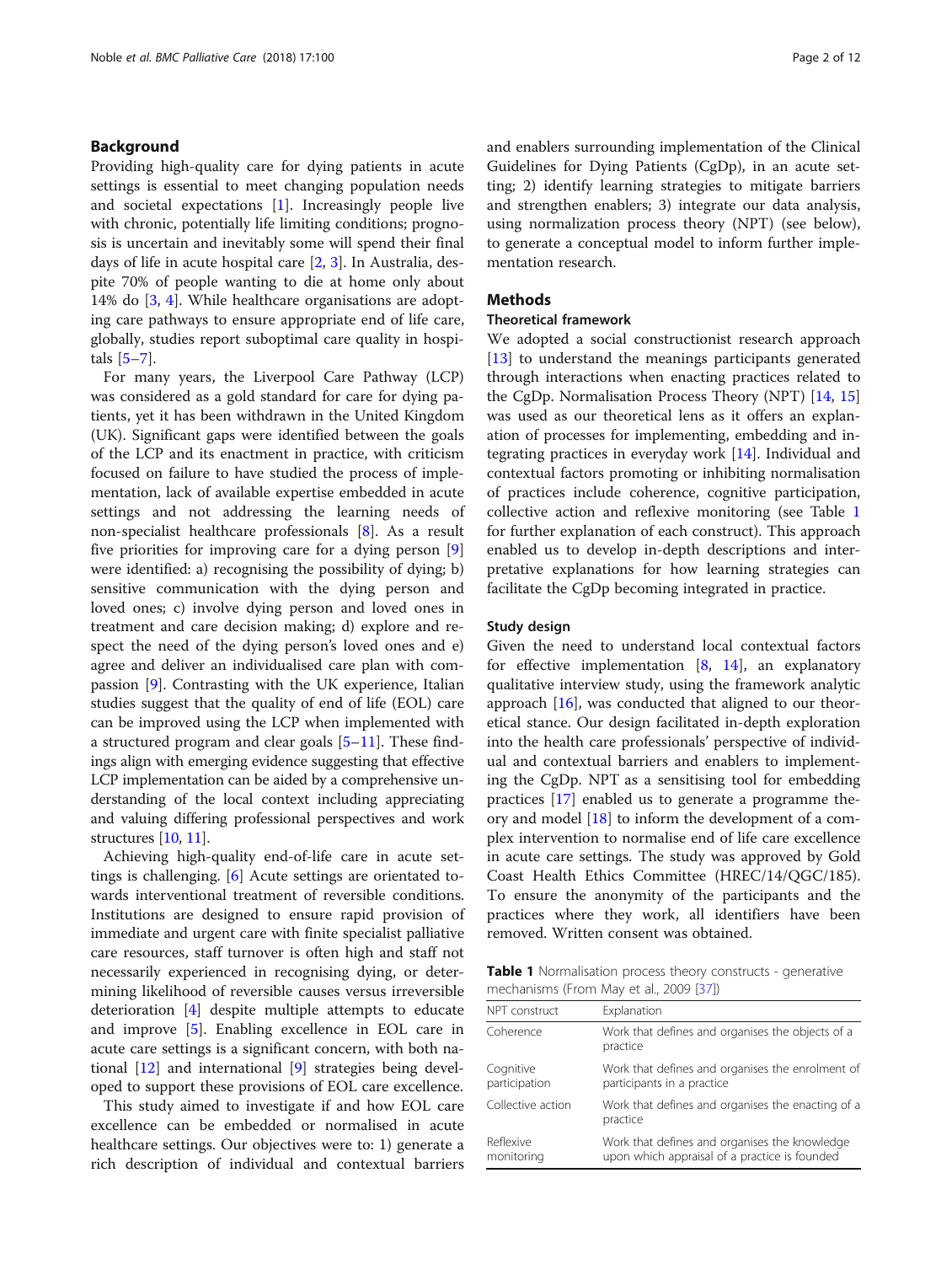#### Setting

This study was conducted in a large acute care tertiary hospital, located in Queensland, Australia with 750 inpatient beds. The study focussed on a 24-bed acute care medical ward, where there were 48 deaths in 2015. In 2009, an EOL care pathway, CgDp, based on LCP was endorsed by Queensland Health for state-wide use within its acute hospitals. [[19\]](#page-11-0) (The current version of the CgDp can be found here: [https://www.health.qld.go](https://www.health.qld.gov.au/clinical-practice/guidelines-procedures/patient-safety/end-of-life/guidelines)[v.au/clinical-practice/guidelines-procedures/patient-safe](https://www.health.qld.gov.au/clinical-practice/guidelines-procedures/patient-safety/end-of-life/guidelines) [ty/end-of-life/guidelines](https://www.health.qld.gov.au/clinical-practice/guidelines-procedures/patient-safety/end-of-life/guidelines) along with further information about the documents and implementation strategy of Queensland Health plus their contact details. The document has undergone minor revisions since the study was conducted). In 2013, acute care providers were charged with providing local education and audits to support implementation of the pathway. However, acute ward hospital staff reported that, from their perspective, the CgDp had 'appeared' on the wards with limited formal training provision. Efforts to address this need provided the opportunity for this study to capture 'real world' acute care clinician challenges as they integrated the CgDp into acute practice settings. Moreover, it offered an opportunity to systematically identify strategies to normalise EOL care excellence in a typical acute care setting.

#### Participants

Purposive sampling [\[20](#page-11-0)] was used to ensure recruitment of a range of perspectives within professional stakeholders, including the nursing, medical and allied health professionals and the palliative care team. Staff were identified through discussion with nursing, medical and allied health staff leaders and participants were recruited in the following ways. For allied health staff, the Directors of each professional group were emailed and asked for the details of the clinician working in the study ward. Seven clinicians were identified and contacted by the study team via email and all agreed to participate in the study. For the medical staff, the researchers presented an overview of the study at their team meeting ( $n = 17$ ) and 8 agreed to participate. For nursing staff, because of shift work, the research team attended two nursing handovers to present an overview of the study and placed posters in the tea room. It is not known how many nursing staff viewed the poster or missed the handover meeting. For palliative care staff consulting to the study ward, we directly contacted, via email and follow up phone call, the consultant, advanced trainee and clinical nurse consultant and all agreed to participate.

#### Data generation

Qualitative, semi-structured interviews, individual or group, depending on participant availability, were

conducted. The interviews, conducted from June to August 2015, explored perceptions, views and experiences of caring for dying patients and how the CgDp was used. Interviews were conducted by the authors who did not work in the study (ward) setting. The interviews occurred face to face in private rooms and were planned so that there was no conflict of interest or perceived hierarchy between interviewer and interviewee. All interviews were audio recorded, transcribed verbatim and rechecked for accuracy. Data collection continued until the research team agreed that theoretical saturation was reached; that is, additional data was not anticipated to produce new perspectives or insights [[20](#page-11-0)].

# Data analysis

Data were analysed using a five phase framework method: 1) familiarisation, 2) identifying a thematic framework, 3) indexing, 4) charting and mapping and 5) interpretation [\[16\]](#page-11-0). Research team members who conducted the interviews (CN, LG, BS, JM), and led on the analysis (SY, AT) familiarised themselves with raw data and discussed their impressions of the dataset. The NPT constructs provided the a priori thematic framework (See Table [1\)](#page-1-0). Next, the transcripts were divided amongst members of the research team (CN, LG, JM, BS and BH), and each transcript was independently coded or indexed, using the framework, by two researchers who then discussed the coding in pairs and to negotiate agreement. Once the transcripts were coded and the data were charted and mapped in Excel®, themes were agreed upon. This coding and theming was independently reviewed and confirmed by AT and SY. The key themes were presented to the participants, who verified these themes, as part of two usual ward meetings. Patterns and associations between themes were interpreted and used to develop a mid-range theory model to inform further implementation strategies.

# Results

Twenty-eight professionals were interviewed, in 18 individual and two group interviews, including allied health (7) (occupational therapist, pharmacists, physiotherapist, psychologist, speech pathologist), nursing (10), medical (8) and palliative care (medical, 2; nursing, 1). The average time for the interviews was 36 min (range: 18– 55 min). The results are presented in two parts: 1) based on the NPT constructs, the key barriers and enablers identified (Table [2](#page-3-0)) 2) implementation and learning model, including accompanying learning strategies (Table [3\)](#page-4-0). A mid-range programme theory, based on these findings, to inform strategies for augmenting EOL care excellence in acute care settings is developed from analysis of the findings (See Fig. [1](#page-5-0)).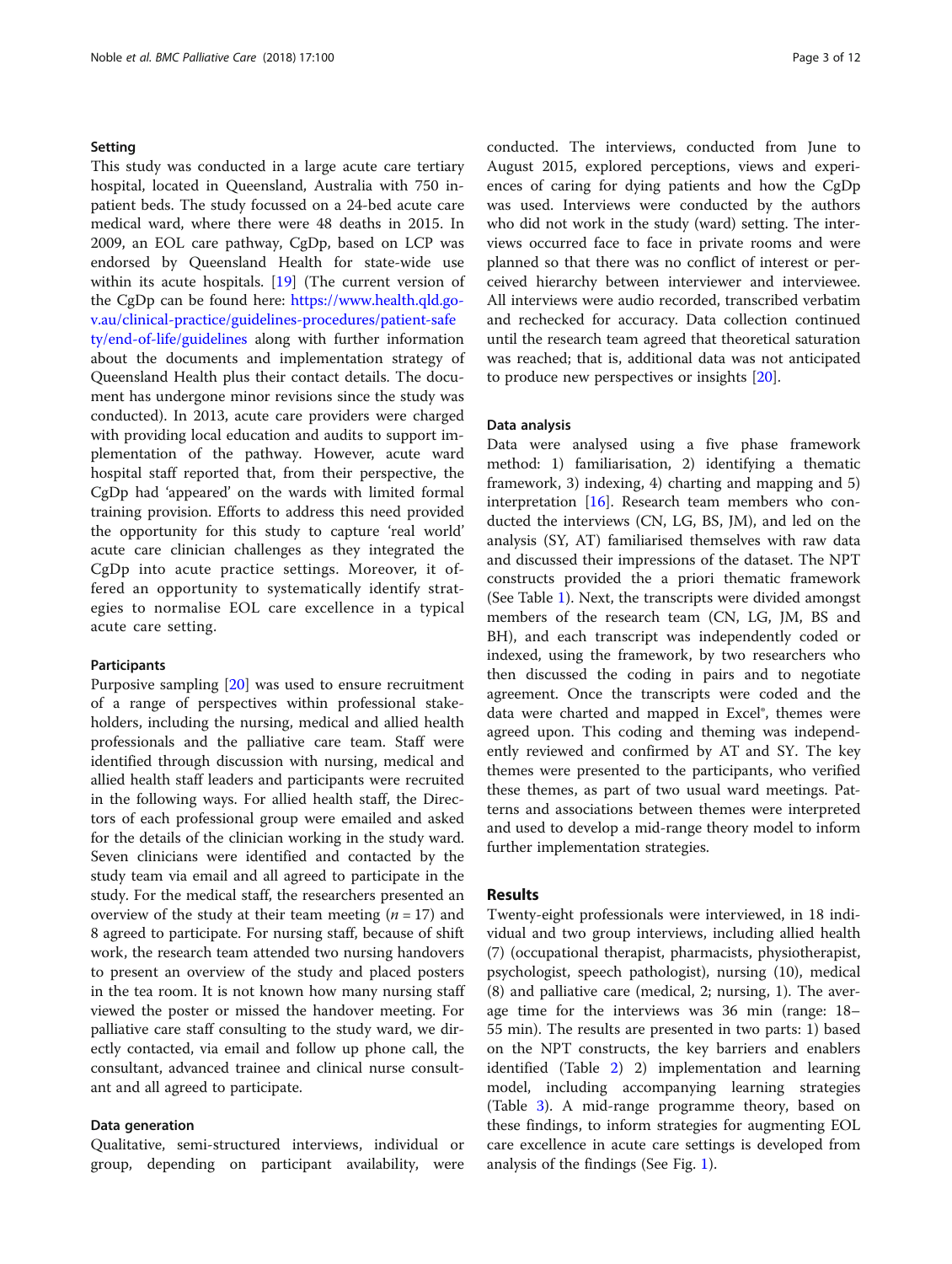<span id="page-3-0"></span>Table 2 Key barriers and enablers

| Normalisation Process Theory Key enablers<br>Construct              |                                                                                                                                                                                                                                                                                                                                                                                                                                                                                    | Key barriers                                                                                                                                                                                                                                                                                                                                                                                                                                                                                                                                                                                                                                                                                                                                  |
|---------------------------------------------------------------------|------------------------------------------------------------------------------------------------------------------------------------------------------------------------------------------------------------------------------------------------------------------------------------------------------------------------------------------------------------------------------------------------------------------------------------------------------------------------------------|-----------------------------------------------------------------------------------------------------------------------------------------------------------------------------------------------------------------------------------------------------------------------------------------------------------------------------------------------------------------------------------------------------------------------------------------------------------------------------------------------------------------------------------------------------------------------------------------------------------------------------------------------------------------------------------------------------------------------------------------------|
|                                                                     | Coherence (what is the work) $\cdot$ CqDp signals a shift to a different type of care<br>• CgDp valued by staff as it supports systematic<br>approach to end of life care<br>• CqDp legitimises caring for the dying in acute<br>setting                                                                                                                                                                                                                                           | • The need for CqDp suggestive of a failure in acute care<br>provision<br>• Lack of education and training in principles of palliative<br>care and care of the dying<br>· Professionals conceptualise CgDp as 'everything' or<br>'nothing' because challenged by uncertainty posed when<br>variances or individualised care was required                                                                                                                                                                                                                                                                                                                                                                                                      |
| Cognitive participation (who<br>does the work)                      | • CqDp empowers nursing staff to discuss EOL care<br>with medical staff<br>• Guidance available from palliative care team<br>· Clear lines of responsibilities e.g. medical team lead<br>decision making<br>• Medical profession willing to lead implementation<br>of CqDp intervention<br>· Recognition that effective patient and family<br>communication required                                                                                                               | • Lack of genuine multidisciplinary team working<br>• CqDp being enacted without an interprofessional approach<br>• Lack of understanding of roles related to CgDp<br>• Allocation of roles and responsibilities tend to mirror acute<br>practice roles (not recognising that a different approach is<br>required e.g. MDT)<br>· Usual expert guidance structures challenged because EOL<br>care not usual part of practice                                                                                                                                                                                                                                                                                                                   |
| Collective action (how does<br>the work get done)                   | • Familiar with CgDp documentation<br>• Effective collaboration between nursing and<br>medical staff<br>• Established relationships with patients<br>• Nursing staff creating environment conducive to<br>EOL care<br>· Palliative care team provides decision making<br>support e.g. diagnosing dying; symptom<br>management advice<br>• Continuity of care within speciality considered to<br>be important e.g. home-ward<br>• Mentoring and learning occurring through practice | • Challenging to integrate effective EOL care in the context<br>of acute setting (e.g. organisational pressures for discharge)<br>• EOL care provision infrequent activity<br>• Allied health tendency to disengage in and/or excluded<br>from EOL care<br>· Senior medical officers not fully engaged in CgDp intervention<br>e.g. delegate to juniors<br>• Absence of allied health engagement<br>• Documentation considered burdensome and not aligned to<br>technology e.g. electronic medical records<br>• Lack of longitudinal palliative care planning resulting in reactive<br>response to dying patients<br>• Rostering and staffing arrangement hamper allied health and<br>palliative care not able to fully integrate and support |
| Reflexive monitoring (how<br>is the work understood<br>and changed) | • Desire to integrate/improve EOL decision making<br>processes<br>• Recognition that structured debriefing sessions are<br>required improve quality of CgDp care                                                                                                                                                                                                                                                                                                                   | • Systematic audit and feedback processes required to inform<br>and improve outcomes<br>• Few opportunities for meaningful clinical supervision to<br>provide emotional support<br>• Staff find it challenging to find ways to meaningfully appraise<br>the effectiveness of CgDp practices and outcomes                                                                                                                                                                                                                                                                                                                                                                                                                                      |

# Coherence – Making sense of the CgDp

Participants agreed the CgDp's purpose made sense as a support for effective EOL care, yet they experienced tensions when attempting to integrate EOL practice into their daily work. For example, participants indicated that using the CgDp provided evidence to legitimise EOL care provision in acute settings and increased confidence to take action. This was described in the following extract by a nurse who explained:

… That [the pathway] gives us a bit more reassurance that we can do less [acute care] and focus more on comfort and quality… They just want to cover themselves legally I think. (Nurse-3).

Hence it appeared that the pathway 'gives permission' to shift the focus of care from a more traditional biomedical model to a more holistic approach. Despite this permission, based on their understanding of their role in acute care, other people felt that EOL care lacked alignment with this role:

I don't want to use them [CgDp]…we are an acute ward…our patients are meant to recover… (Nurse-5).

In this extract, the nurse suggests that using the CgDp is somewhat at odds with her role identity which defines success as cure.

The CgDp did not account for the uncertainties and complexities participants experienced when engaging in EOL care. Participants found recognising dying a particularly challenging aspect. Reasons were multifactorial including a lack of experience and/or guidance; not understanding palliative care principles; experiencing diagnostic uncertainty and avoiding EOL care decision making and/or worrying the wrong decision has been made; wanting to exhaust all treatment options before commencing CgDP and finding the process personally uncomfortable. This is captured in the next extract by an allied health professional:

I didn't pick up the signs of that last patient that I had that was actually passing away. Ahh! They weren't on a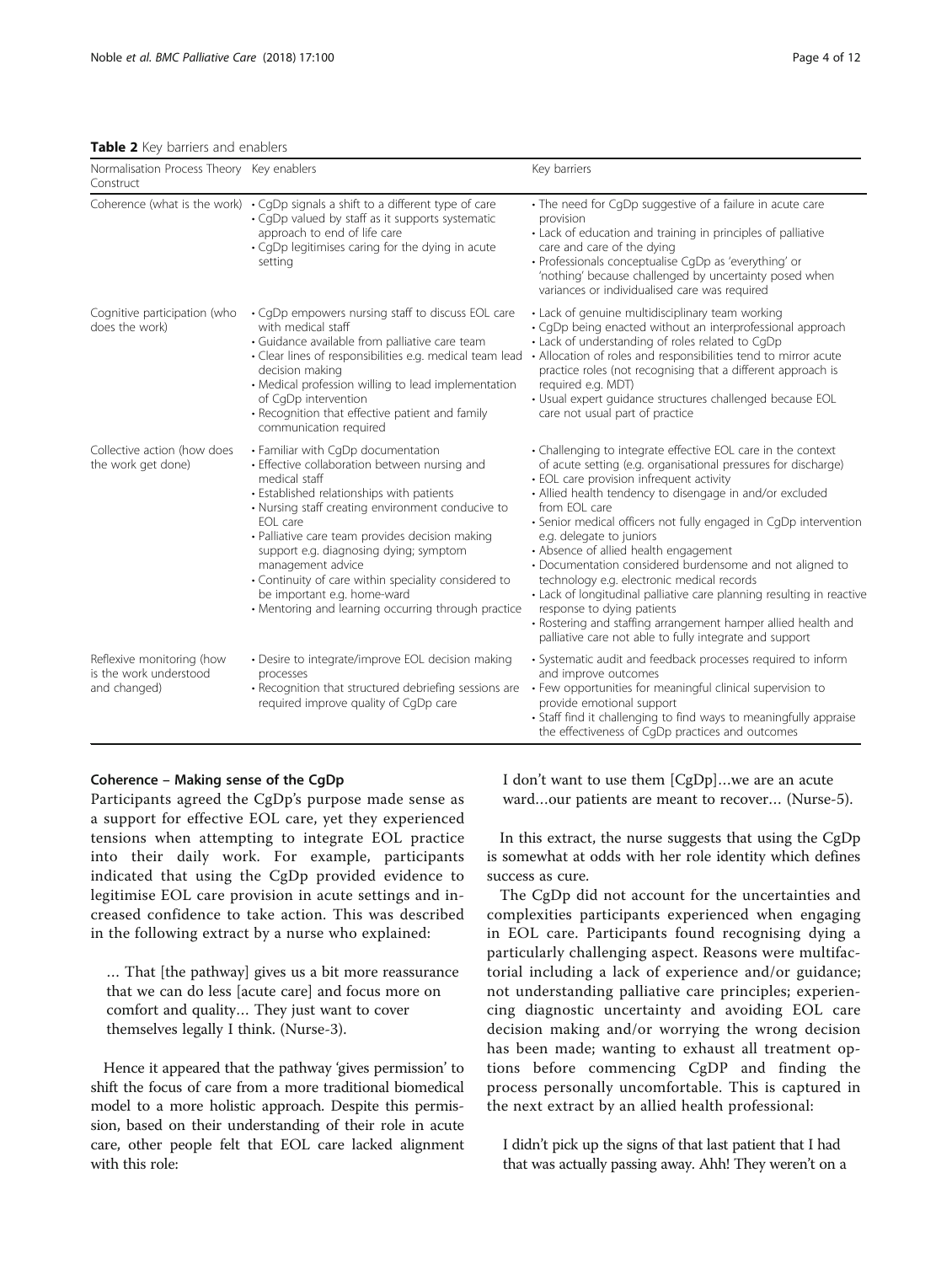| Normalisation Process Theory<br>Construct                        | Proposed learning strategies                                                                                                                                                                                                                                                                                                                                                                              | Examples                                                                                                                                                                                                                                                                            |
|------------------------------------------------------------------|-----------------------------------------------------------------------------------------------------------------------------------------------------------------------------------------------------------------------------------------------------------------------------------------------------------------------------------------------------------------------------------------------------------|-------------------------------------------------------------------------------------------------------------------------------------------------------------------------------------------------------------------------------------------------------------------------------------|
| Coherence (what is the work)                                     | • Support development of palliative care knowledge<br>and skills<br>• Facilitate expert quidance for staff in situations of<br>uncertainty e.g. feedback from palliative care on<br>performance                                                                                                                                                                                                           | • Regular education programs supporting the<br>development of all acute care staff (including<br>rotational and locum)<br>· Interprofessional team learning, in collaboration<br>with palliative care team where real-life scenarios<br>are explored                                |
| Cognitive participation (who<br>does the work)                   | • Foster an interprofessional approach to EOL decision<br>making and care provision through learning activities<br>• Define duties and responsibilities of health care staff<br>• Promote interprofessional working and learning<br>· Palliative care to provide guidance on<br>interprofessional approaches to EOL care                                                                                  | • Develop and implement interprofessional learning<br>activities to support EOL practices including practice-<br>based or simulation activities                                                                                                                                     |
| Collective action (how does the<br>work get done)                | • Review work structures, rostering and processes to<br>support prioritisation of EOL care<br>• Educate staff on the long trajectory required for<br>effective FOI care<br>• Create learning programs that challenge assumptions<br>about roles and accepted ways of working<br>• Augment opportunities for co-working with palliative<br>care team<br>• Simulated interprofessional learning experiences | · Prioritise dying patients on ward rounds<br>· Integrate EOL practices into outpatient setting e.g.<br>have a checklist; review outpatient list who had multiple<br>admission<br>• Interprofessional case-based discussions – range of<br>contexts e.g. outpatients; acute setting |
| Reflexive monitoring (how is the<br>work understood and changed) | • Support development of self-regulation on individual<br>practices<br>• Enhance opportunities for audit and feedback<br>• Create opportunities for staff to debrief as a team                                                                                                                                                                                                                            | · Schedule regular 'after death' care reviews for<br>multidisciplinary team with guidance from palliative care<br>team                                                                                                                                                              |

<span id="page-4-0"></span>Table 3 Proposed learning strategies to embed EOL care excellence

care of the dying pathway, so I still treated them actively, which I felt at the time was appropriate. On reflection… maybe I didn't add any benefit to it. I don't think I made it any worse, at least I hope I didn't. (Allied Health-2).

While the CgDp increased awareness of the need for EOL care in acute settings, this was perceived as a challenge rather than empowerment. The CgDp as an artefact introduced into the setting created disruption in routines and consequently staff had to consider the possibility of dying and decide if this might be the case but they found it challenging to do make such a decision. This is reflected in the next extract when two nurses within a focus group outline the difficulty, experienced by doctors, in deciding when a patient is at the point to need transfer to the CgDp:

Nurse-1: It's like they're [doctors] are scared of it.

Nurse-2: …as doctors they're taught to save lives and then when they've got to do this thing [CgDp] where they're basically withdrawing treatment to let somebody die, they worry that they are doing the wrong thing. I think they need to be told that it's okay to do this. This is a good thing for them. (Group interview 1-nursing).

Participants described uncertainty with the duality of aiming to 'reverse the reversible' while holding the possibility of dying and appropriate CgDp care alongside this. In contrast, participants felt much more comfortable when they could focus solely on one form of practice e.g. active treatment or EOL care:

So to give you an idea, we have had elderly patients who come in with bad pneumonia and are possibly dying, not responding to treatment, and the question is do you continue with full measures, such as antibiotics, fluids et cetera or do you just focus on comfort care? (Medical officer-10).

Participants agreed that the CgDp provided guidance on priorities when caring for dying patients. This was reassuring to staff, especially to novice practitioners:

So, it's more like a guideline. So, it's more of a checklist for everyone making sure that we don't miss things you know. So, it's a cross multidisciplinary thing. (Medical officer-5).

Overall, participants understanding of the purpose of the CgDp in acute care, was that it was to systematise EOL care. However, the key challenges to EOL care excellence were uncertainty when diagnosing dying, appropriately individualising patient care, and difficulties experienced integrating EOL care practices with acute care practices. These findings are presented in Table [2](#page-3-0).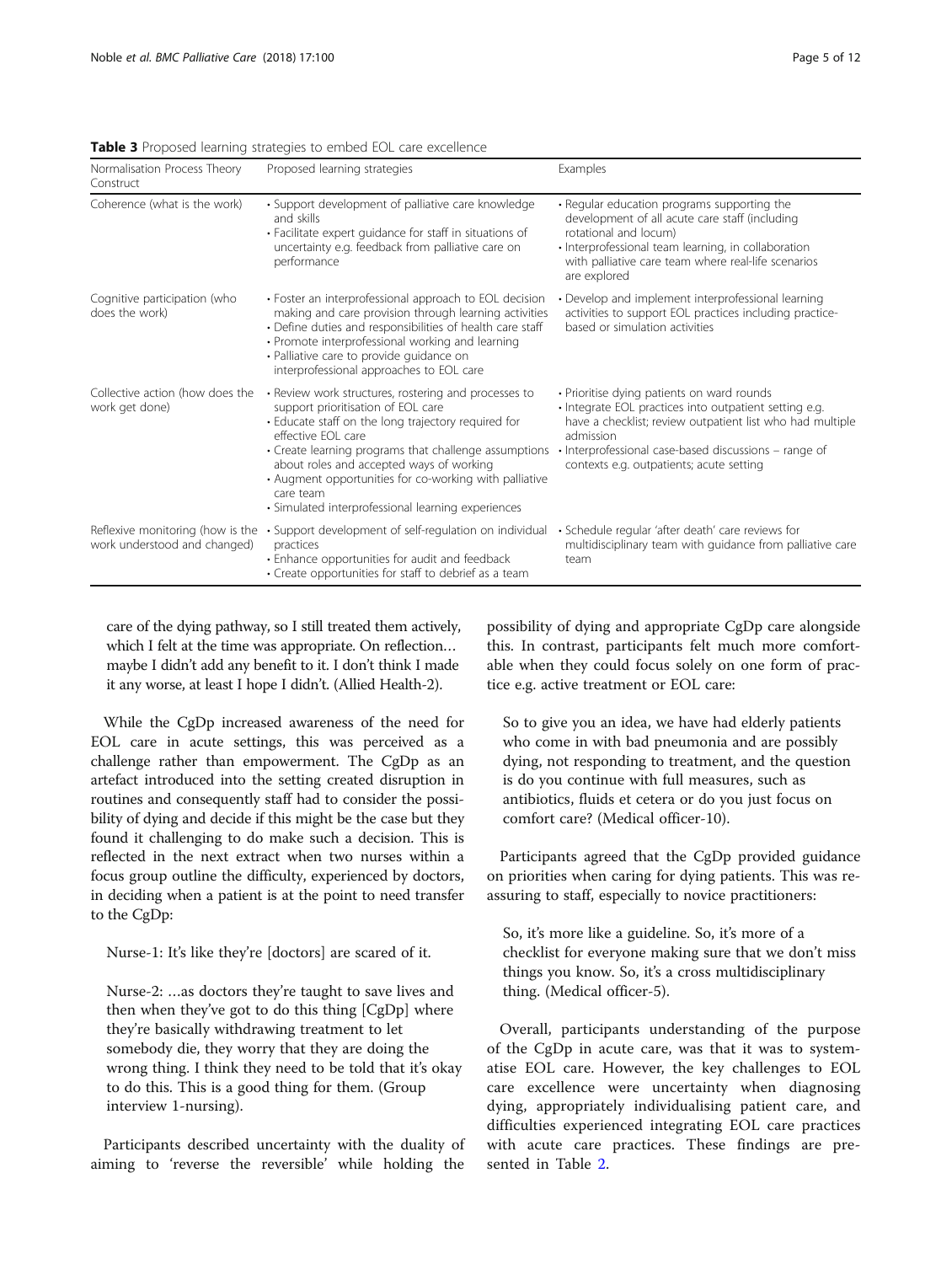<span id="page-5-0"></span>

# Cognitive participation – Getting involved in CgDp

Contrary to the CgDp goal, of providing uniformly good, albeit individualised, care to dying patients, using the guidelines did not disrupt parallel working between professions to achieve fully the integrated multidisciplinary and interprofessional working required. Working in

parallel, profession-specific lines meant that some professional groups lacked certainty regarding the legitimacy of their engagement. For example, the decision to commence the CgDp was consultant (senior physician) led, with prompting from nursing staff but little to no engagement from allied health practitioners (AHP). The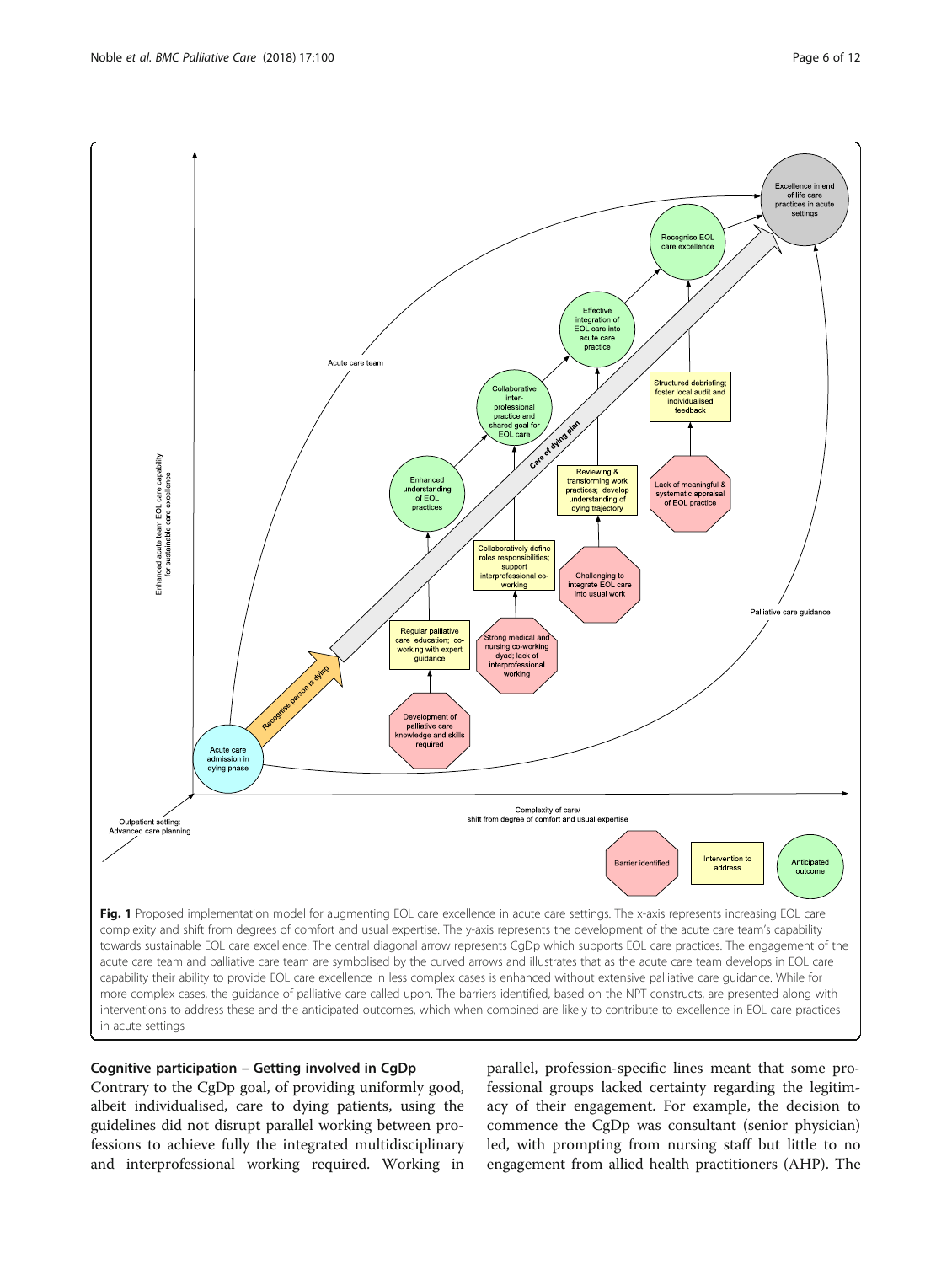following extract outlines how AHPs perceived they were potentially excluded from these processes:

I don't know if I should be doing it [CgDp]. I know there's an allied health section, but I was never really told to or asked to write in the forms, so I never have. (Allied Health-7).

However, using the CgDp promoted certain staff to reflect on and change their existing ways of working. Some nursing staff felt empowered to prompt the medical team to make decisions about EOL care and played a role in reassuring medical staff about their EOL care decision. However, they were often frustrated when waiting for the CgDp paperwork to be completed by medical staff as illustrated in the following extract:

Interviewee 3: The doctors not filling stuff out.

Interviewee 4: Sometimes it could take 24 h for a doctor to do it.

(Group interview 1-nursing)

Nursing staff were concerned this delayed multiprofessional provision of holistic EOL care.

Moreover, some senior nursing staff noted that because patients infrequently died on the ward, they needed to reorient themselves to the practices associated with the CgDp:

Yes I'm probably a bit shaky on it for myself because I haven't actually used it for quite a long time. (Nurse-3).

This meant usual patterns of co-working e.g. seeking guidance from more senior staff differed for practices associated with the CgDp from usual acute care practices.

The perceptions of medical staff, recognising their need for decision-making reassurance sometimes sought guidance from the palliative care team, usually via telephone consults. Despite this, aspects of EOL care, including completing the CgDp paperwork, were delegated by senior medical staff to their juniors. Thus, some consultants (senior physician) avoided direct engagement with practical complexities required for effective enactment of the CgDp, and did not always appear to have insight into these, as described by a consultant (senior physician):

I know about it [CgDp] but I don't know …the details… probably because I'm confident that I know when a patient is near reaching their end stage I don't need to look for any guidelines to help me. (Medical officer-6).

Additional care strategies were sometimes triggered and adopted instead of the CgDp when complexities became explicit, such as a so-called, 'trial of life' where full treatments were applied for 24 to 48 h to determine if patients might improve. This is described by a consultant below:

If there's anything that you felt like, oh look, you know, he's not - we'll give him a trial of 24 to 48 h, for example, and there's still no progression and still no improvement and having a chat with the family and things you know say, look if that's not improving I think it's for comfort measures and then that's the time that we'll be looking at the realm of like the Care of the Dying Pathway. (Medical Officer-5).

This suggests an 'either or' conceptualisation of active disease treatment versus palliation remained suggesting that further opportunities for learning about palliative care principles are necessary for effective enactment. In particular, education should include individualised decision-making and the appropriateness of multifaceted approaches when situations are uncertain i.e. using CgDp alongside interventional treatments.

Lastly, the strength of medical and nursing dyad created a barrier to AHP engagement and decision making when the CgDp commenced. All AH participants indicated that they were willing and able to contribute to EOL care. Moreover, they noted that the CgDp specifies the AHP contributions (as above), however, they expressed concern that medical and nursing teams did not understand how they might contribute to EOL care:

Just someone say, we [nursing and medical staff] want you to do it, because at the moment no one is saying that we need to do it or want us to do it, so we're not going to do something that is going to probably take up more time if we've never been asked to do it…if we sat down and it was said that – a ward says we want everyone to be involved in this, in using this pathway [CgDp], so we work together, then for sure, I wouldn't mind. I'd be more than happy to be involved. (Allied Health-1).

# Collective action – Implementing CgDp

Effectively enacting the CgDp in a busy acute setting was challenging and barriers to effective EOL care provision included: 1) an over reactive response to EOL care rather than proactive or long-term i.e. advance care planning and 2) privileging of acute care practices and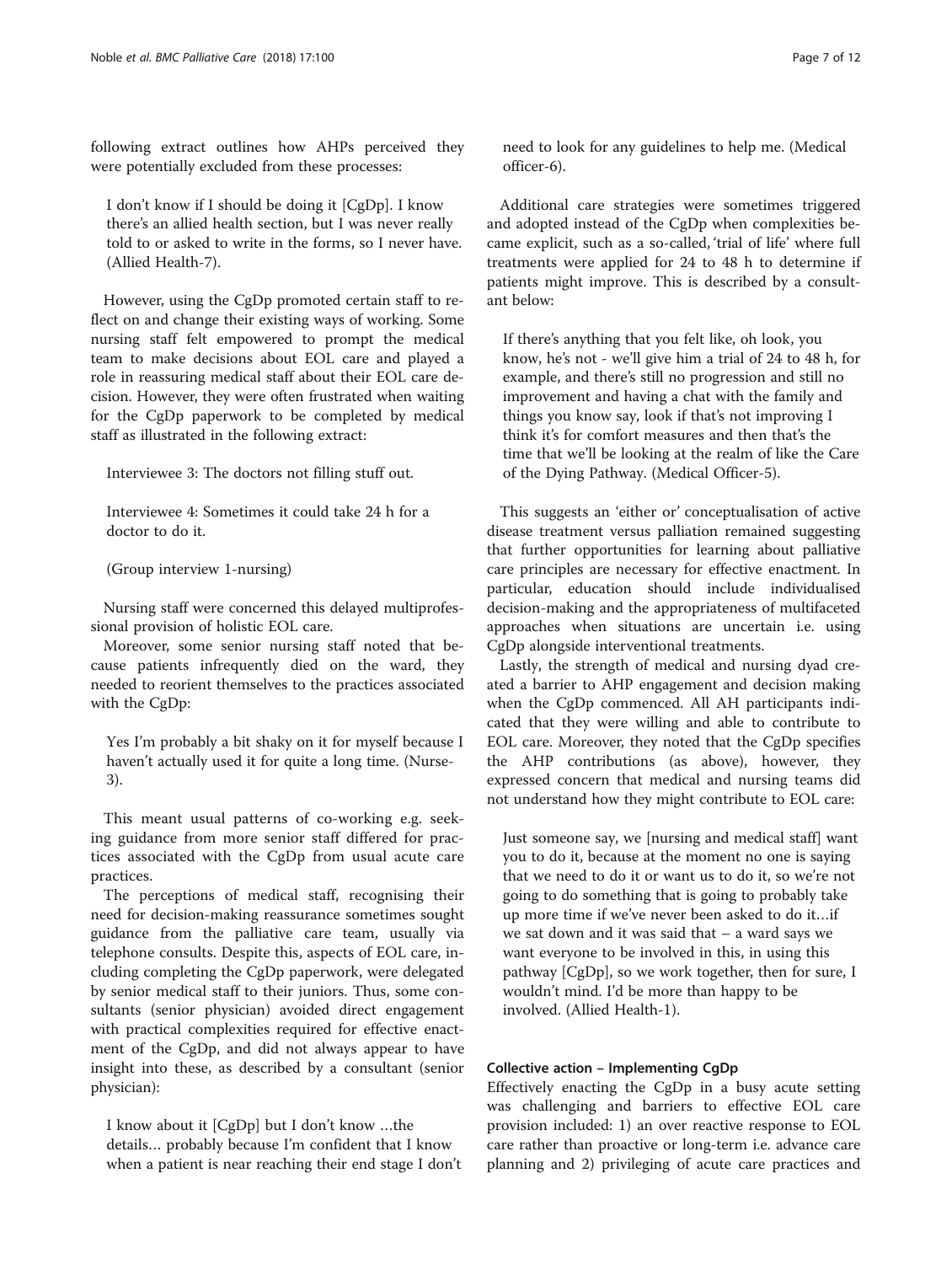work. Combined, these two factors created a sense of being overwhelmed faced with the work associated with attending to dying patients' needs as exemplified in the following extract by a medical officer:

But our days are busy, so I figure there'd almost be a bit of a delay sometimes, because for instance we did one ward round this morning, we finished at 11:00. Then the senior doctors had to go to the radiology meeting until about 12:00. Then comes the next consultant for the next ward round. So, at what point do you have that time to throw that paperwork [CgDp] together as well. It can be quite difficult. (Medical officer 9).

The reactive response, as opposed to proactive (i.e. advance care planning), and lack of prioritisation related to perceptions that CgDp required a complex cascade of actions, many of which fell outside of participants' comfort zone e.g. family meetings, completion of paperwork. This response could also be attributed to complex and busy work practices, staff resourcing and lack of palliative care training. For example, the medical team needing to attend to patients on other wards; allied health work scheduling meant they were not ward-based and therefore not fully integrated into ward practices. Thus, missed opportunities, because some allied health staff were reactively rather than collaboratively invited to participate, existed for appropriate skill mix and building relationship with patients and family members:

…it depends on how much rapport you've built with the family I think. I've been thrown in a few where there's such - on the ward with the nursing staff and the doctors it's, he or she is going to pass away, quick, get in there, and the moment you get in there the family is like, who are you. (Allied health-5).

Several system-level issues created barriers to EOL care including: 1) organisational pressure for patient discharges; 2) lack of opportunity for meaningful palliative care team guidance and 3) paper-based CgDp guidelines in the context of electronic medical records. Each of these barriers are explored below. Firstly, the organisational pressures being experienced are described here:

There is always someone from the top calling you to discharge the patients…and there is not time to go through [the dying conversation] when they are not dying…for example, with chronic obstructive airways disease exacerbation, come in, get steroids and antibiotics, go home… there is no time to talk about dying then. When they come back with acute illness and are dying… all of a sudden someone will ask,

where is their resuscitation plan…there's no plan so you press the panic button …it's a big mess. (Medical officer-2).

Secondly, participants appreciated palliative care guidance, however, obtaining this guidance was a challenging endeavour due to both teams' busy workloads. Thus, often resorting to telephone conversations rather than face to face collaborations. Palliative care staff were also uncertain if their advice was always sought when needed:

I think some consultants must have their own views on how the care should be given for a dying patient and I guess they must think that they know. You can't be an expert in every area and I think it's important enough not to think that you could do everything and then blind yourself to the mistakes that you're making. (Palliative care medical officer-4).

Thus, in terms of collective action, some palliative care team members perceived that their contributions were not being acted on.

Thirdly, a further crucial contextual factor was that the hospital uses electronic medical records and the CgDp was paper based. This meant that staff who defaulted to the electronic medical records were not always aware of the decision to commence the CgDp or its progress. Moreover, the CgDp was a large document, which combined with infrequent use became perceived as challenging to complete. These views contrasted with palliative care staff who indicated that despite its size, with practice, the document was relatively easy to engage with.

# Reflexive monitoring –embedding and improving CgDp

Embedding EOL care in acute settings requires staff reflection on the implementation of the CgDp and where necessary amending of practices to ensure best outcomes. Despite having the CgDp as a practice guide, the participants indicated further improvements in EOL care were required. Barriers to effective staff reflection and improvement were identified and these included firstly, a lack of structured and meaningful team debriefing to improve EOL care. Secondly, a lack of knowledge and skills to meaningfully appraise EOL care and its outcomes. Finally, a lack of systematic audit and feedback processes to inform and improve EOL care outcomes.

While some staff indicated that they informally debrief after a patient death with peers, there was an absence of interprofessional and structured debriefing. Attempts at changing EOL practices seemed to be largely speculative and participants were not able to describe ways that they were changing or had changed their EOL practices as a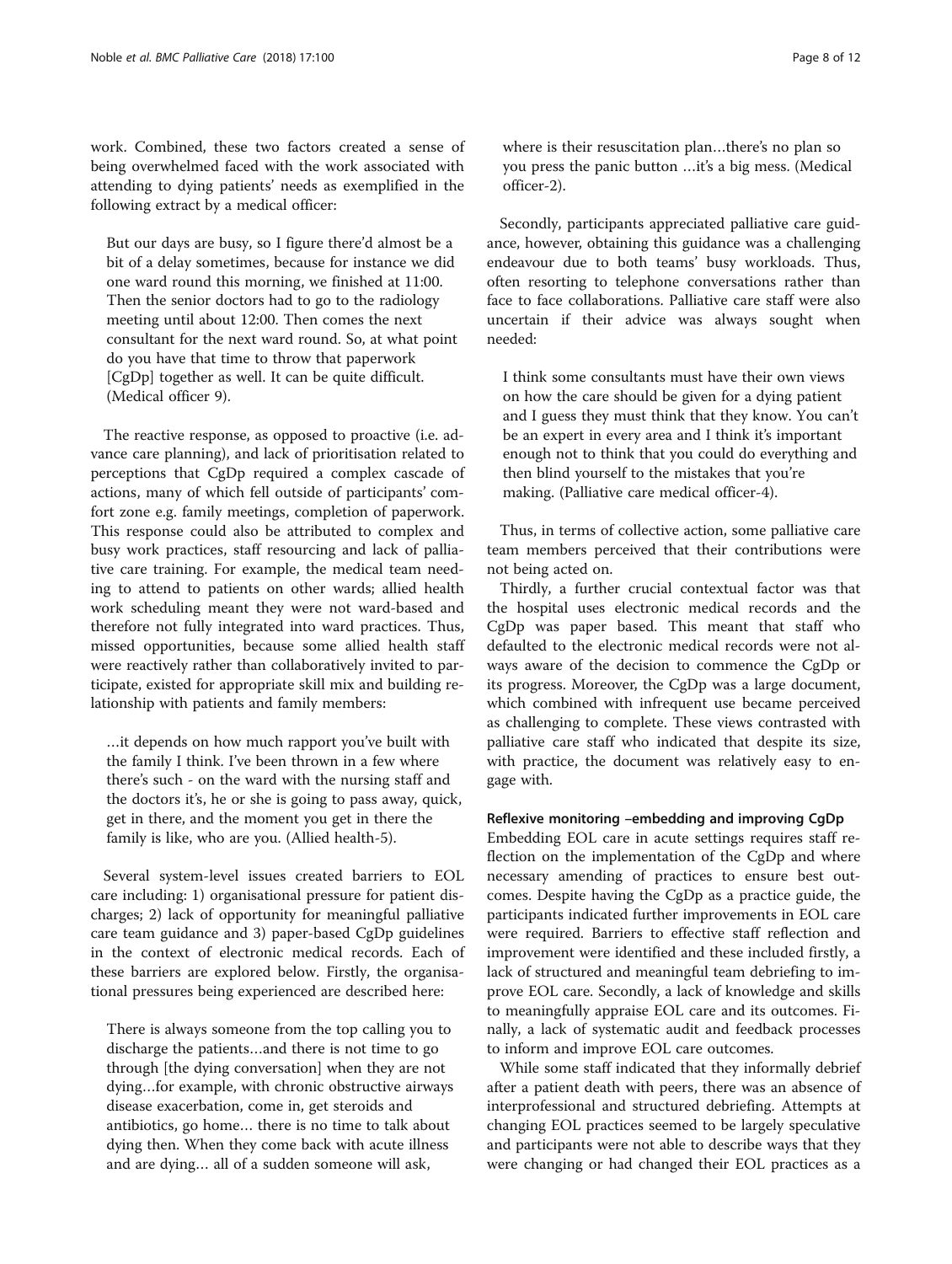team. This meant that important ways to improve EOL care were left unresolved:

I guess the one thing we don't do more of, or I don't do more of, is to actually talk about dying much earlier on. So, we don't have a lot of that. So that discussion sort of comes about in context of Care of the Dying Pathway, which may not be ideal. I'm not sure if it is the right thing to be discussing these things early on. I mean, there's some evidence to say that that's what patients want to know and we probably should do that. But we haven't been, mainly because we don't have a structure for that; who does it and when, do you do it in hospital or clinic? (Medical officer-10).

In these ways, this medical officer recognises the reactive responsive EOL care whilst acknowledging that integrative of EOL care planning had not been addressed.

A key factor hampering staff ability to meaningfully reflect on and improve EOL care was a lack of expertise and experience in palliative care. This meant it was challenging to recognise the features and enact EOL care excellence as evidenced by the next extract:

But we don't know what to compare it [EOL care] to. I don't know if anybody else has worked in a hospice or palliative care where would it be just - could it be not as busy but it could be a lot of noise and trolleys and things trundling up and down and bells going off you know. (Nurse-5).

Since comprehensive audit and feedback processes to inform and improve outcomes related to effective implementation of CgDp were absent, the effectiveness of EOL care was not apparent to participants. As such they were not receiving individualised feedback on the quality of their care nor were they aware of the quality standards to be achieved. Many participants noted that quality EOL care is not being wholly addressed through audit processes:

I mean, we do have deaths in hospital but the kind of deaths we have on our ward are ones that are fairly catastrophic, so where people have had MET calls and had cardiac arrests and gone to ICU [intensive care unit] and then died in ICU. They are few and far between and we review them in our morbidity and mortality meetings and almost always there is nothing that could have prevented that outcome that we can pick up and it's just the natural course of the illness. Then occasionally we have the patients who have come in, not improved with treatment and have just deteriorated and in those situations they are often

patients that we know have severe illness and for

them that would seem very appropriate. In fact, you could even argue not starting Care of the Dying Pathway was probably inappropriate and we're just continuing their agony and misery. (Medical officer-10).

# Development of a theoretical model for education and implementation

Figure [1,](#page-5-0) presents a proposed implementation model for augmenting EOL care excellence in acute care settings. The model, presents the key barriers to effectively embedding EOL care in acute settings. In response to these barriers, learning and implementations strategies have been identified which are likely to contribute to EOL care excellence and to sustain these practices [[21,](#page-11-0) [22](#page-11-0)]. Recognising the complexity of EOL practice, guidance and support from palliative care is recommended [\[23](#page-11-0)]. However, as the acute teams' EOL capability is augmented and the key learning outcomes are achieved, guidance is likely to be limited to the most complex cases. This model provides lessons for implementation for acute care settings who are implementing and/or revising their EOL care practices. Additionally, this model presents an EOL learning curriculum for HCP working in acute setting using a range of practice-based pedagogic strategies.

## **Discussion**

This study sought to generate a conceptual model of the realities of embedding an end-of-life-care tool into an Australian acute hospital. Our research team were cognisant of the challenges this presented from international experience. Using the normalisation process theory provided an opportunity to study mechanisms of 'real world' acute care clinician challenges as they integrated the CgDp into acute practice settings and consider if and how these led to desired improvements in end-of-life care. NPT constructs informed the analysis of empirical data collected during the implementation period. NPT was chosen for its resonance with the desired outcomes: behaviour change needs to be normalised to become routine practice. The tensions identified with this ideal and the realities of practice allowed us to generate a model to guide further implementation while drawing attention to barriers and facilitators of success.

The principal findings are that while staff described the CgDp as being intrinsically coherent its use was not in keeping with what they considered to be their primary focus of work, that is, getting patients to recovery. Participants found it challenging to hold the tension created by uncertainty of whether a patient might recover or not in mind, preferring to focus solely on so called 'active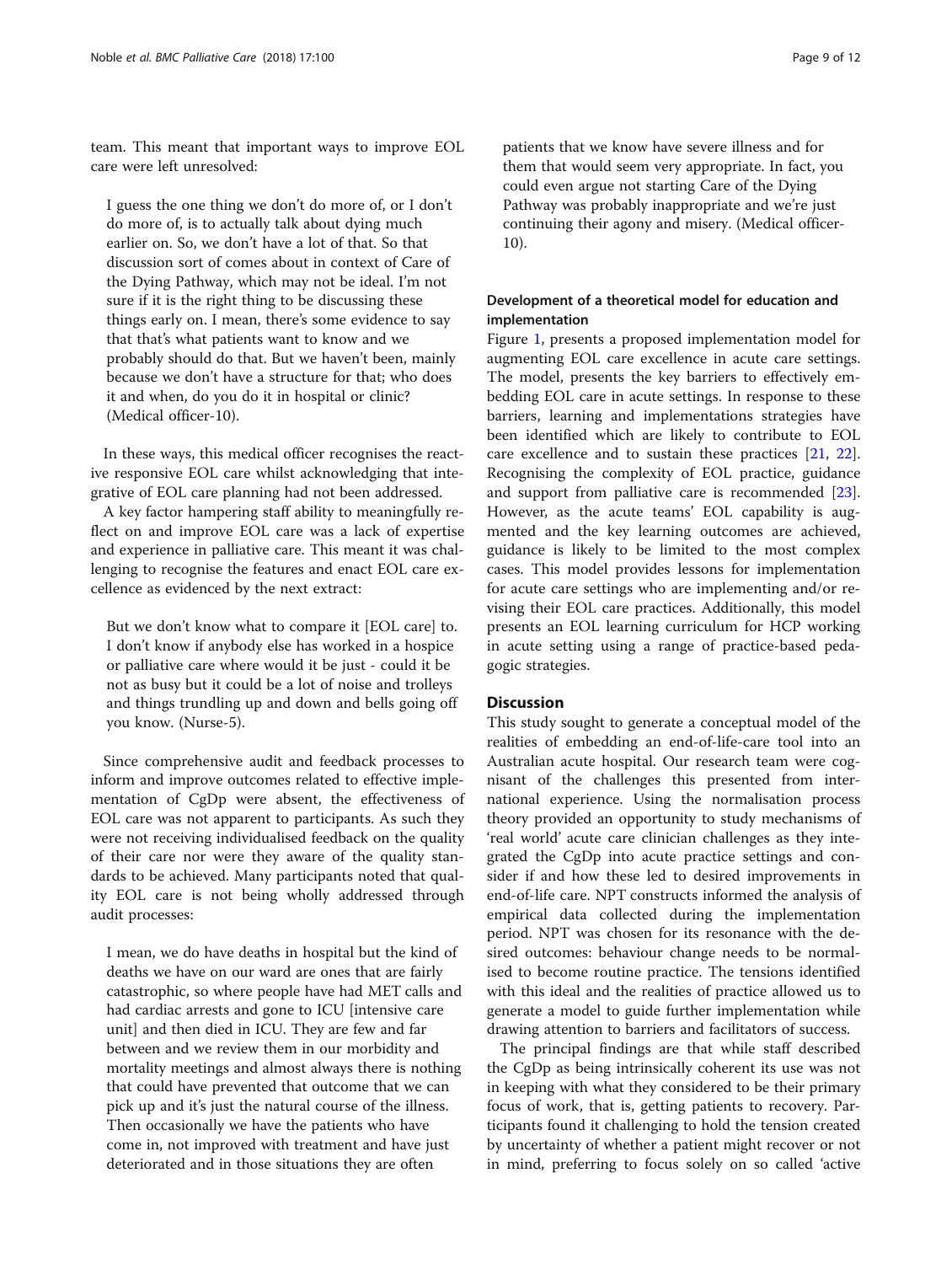management' which they defined as disease focused treatment. The findings confirm other studies for example in intensive care [[24](#page-11-0)] and other areas of the UK health service [[10\]](#page-11-0), including hospital doctors [\[25\]](#page-11-0) and Italian general medicine settings [[26](#page-11-0)]. Additionally, some participants had insight into their difficulties in recognising a dying patient (which is not surprising given the challenges all clinicians experience accurately predicting prognosis [\[27\]](#page-11-0)). Taken together these factors meant the CgDp would be used late, if at all, as it was only of use once agreement was reached that a person was dying. However, if this point was reached the CgDp was praised for offering a more systematic (and in fact, active) approach to care for the dying patient.

There was evidence of the tool being used as a prompt for collaborative working and in some cases junior medical and nursing staff reported being empowered to raise concerns that a patient might be dying with senior medical staff. In turn, however, senior staff would seek advice and reassurance from the palliative care team and sometimes redelegated the completion and hands-on application of the tool back to junior staff. An unintended consequence of the implementation was that closer working between nursing and medical staff left AHPs to feel excluded and their contributions to EOL care unrecognised. This finding demonstrates a need to further foster effective interprofessional collaboration [\[28](#page-11-0)].

Perceptions of extensive paperwork and an expansion of roles, including increased activity outwith professionals' comfort zones, acted as barriers to prospective planning for end of life care and use of the tool was often delayed or incomplete for these reasons. Whilst everyone could contribute, it was possible to opt out from doing so by choosing to focus on other activities and respond to different pressures when prioritising workload. System factors also prevented close working relationships with the palliative care team, and the tool was not integrated into the electronic notes system meaning its use could easily be overlooked. These challenges, the importance of integration of palliative and medical care team working and lack of integration of care of the dying plans with electronic notes, are in keeping with the findings of McConnell et al. [\[10](#page-11-0)] and Raijmakers et al. [\[29](#page-11-0)], respectively. Thus, for effective implementation and normalisation of EOL care excellence to be achieved, these organisational and systems barriers need to be addressed.

Crucial to the implementation success was the potential for staff to learn from their experiences. Time, opportunities, and lack of skilled facilitation for reflection and case review meant this was not capitalised upon. These experiences need to move beyond provision of education and training, which can be challenging for

practitioners to attend [\[26](#page-11-0)], towards generating embedded real time practice-based learning experiences [\[30\]](#page-11-0).

In summary, implementation occurred but with risks such as the lack of recognition of dying leading to unmet needs, and staff experiences leading to unintended learning. As identified in the UK, there is a risk of the tool taking on a life of its own without professionals learning the foundational principles of good palliative care alongside treating potentially reversible conditions.

#### Strengths and limitations

This study investigated the real-time perceptions and experiences of interprofessional team members working in an acute medical ward concerning embedding of high quality palliative care. Use of NPT as an analytic framework enabled an understanding of how care of the dying practices were or were not becoming normalized within an acute setting, identification of barriers and enablers to provisions of care excellence and recommendations for learning strategies to support EOL care excellence (see implications section and Table [3\)](#page-4-0). However, the study took place in a single acute care setting within a tertiary hospital which limits the broader applicability of its findings. Potential transferability is enhanced by rich descriptions, using purposive sampling and the findings resonance with existing literature from other settings [[20,](#page-11-0) [31\]](#page-11-0). The study relied on individual accounts of EOL care practices and engagement with CgDp rather than observations. To increase the study's dependability [\[31](#page-11-0)], data were collected until saturation, no new themes, and data were analysed iteratively by an interprofessional team. Further strategies to enhance study credibility included seeking feedback from participants on our data analysis. There would have been value in also having the middle range programme theory model confirmed by further professional validation. This was not practical; however, the model has been informed by NPT and generated through extensive, reflexive discussions within the research team. Finally, to quantify outcomes, there may have been value in conducting a chart audit to determine when the CgDp had been used, and with what effects, however, our goal in the present study was to primarily explore the process of implementation.

#### Implications for practice and further research

This study provides important empirical evidence from healthcare practitioners working in acute care settings on their experiences of providing EOL care. It is an example of patient focussed theoretically informed medical education research that extends into clinical practice [[32\]](#page-11-0). The findings and conceptual model, could inform and optimise interventions to support practitioners' effective normalisation of EOL care excellence in acute care settings. EOL care excellence requires meaningful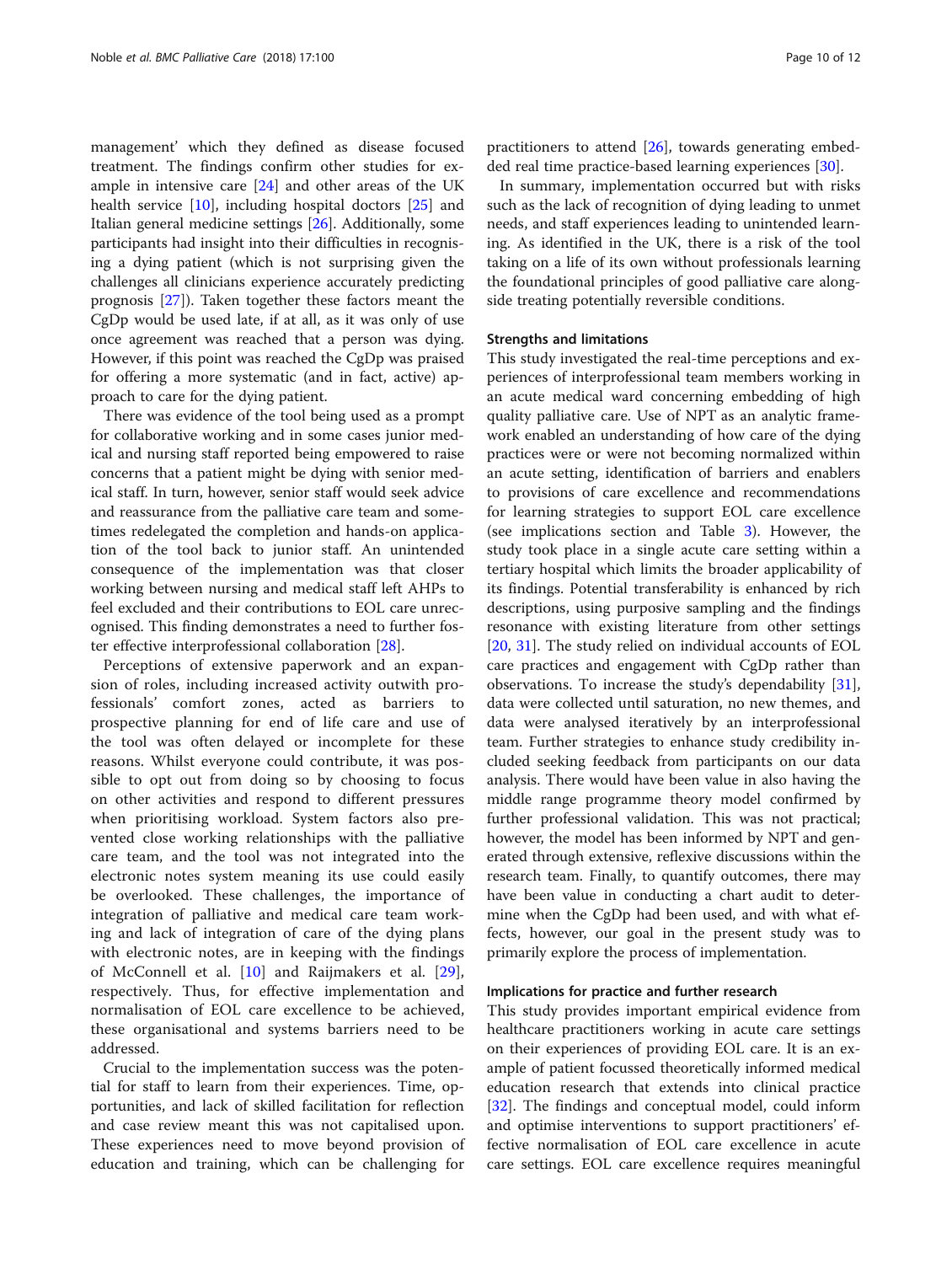collaboration with and specialist support from the palliative care team combined with effective interprofessional co-working [[33](#page-11-0)]. As the acute care team's coherence, collective action, cognitive participation and reflective monitoring are enhanced, the reliance on specialist palliative care may be limited to complex cases.

To achieve these goals in practice, we propose the following learning strategies informed by the NPT constructs and our findings (See Table [3](#page-4-0) and Fig. [1\)](#page-5-0). To address coherence, acute care staff need support to develop their palliative care knowledge and skills to recognise dying and the point at which to initiate the pathway whilst developing the ability to hold two approaches to care at the same time during transition  $[21]$  $[21]$ . This must also relate to understanding of the importance of integrating care practices and promoting the CgDp as a positive aspect of care rather than a failing (See Fig. [1](#page-5-0)). Expert and accessible guidance (See Fig. [1](#page-5-0)) e.g. from palliative care specialist or champions is required to assist acute care staff to navigate such situations of clinical uncertainty e.g. case-based interprofessional and interdisciplinary team learning sessions.

Learning strategies to increase cognitive participation might include harnessing genuine interprofessional working (See Fig. [1](#page-5-0)) to promote shared understanding of each other's roles (see Table [2\)](#page-3-0) [\[34](#page-11-0)]. Furthermore, learning strategies might include creating meaningful interprofessional learning experiences where collaboratively the team work through genuine cases to make decisions on EOL care and to identify team members' roles and responsibilities (See Fig. [1](#page-5-0)); or learning sessions with palliative care team members who provide guidance on collaborative approaches EOL care (See Table [3](#page-4-0)).

To address collective action, consideration needs to be given to reviewing work structures, rostering and processes to support the prioritisation of EOL care e.g. prioritising dying patients on ward rounds; ward-based AHPs (See Table [3](#page-4-0) and Fig. [1](#page-5-0)) [\[22\]](#page-11-0). In this regard rearranging key documents and pathways within the hospital care processes can help facilitate delivering high quality end of life care. By such so called "textual regulation" [\[35](#page-11-0)], the institution can demonstrate that it values end of life care and support workers. Moreover, creation of learning programs challenging assumptions about work practices facilitated by the palliative care team to role model effective interprofessional co-working (See Fig. [1](#page-5-0)) may further help  $[21]$  $[21]$ . A key system factor to support change would be integration of the CgDP into the routine electronic records.

Finally, strategies (also see Table [2](#page-3-0)) likely to augment acute care staff's ability to reflexively monitor EOL care and recognise EOL care excellence include: 1) local quality improvement processes to assist staff understanding of EOL care and provide local solutions to specific barriers and gaps; 2) foster feedback processes [\[21](#page-11-0), [36](#page-11-0)] to increase practitioners' ability to self-evaluate EOL care performance and 3) create opportunities for staff to debrief as a team e.g. 'after death' care reviews with support from the palliative care team (See Fig. [1\)](#page-5-0).

# **Conclusions**

Our findings emphasise the importance of in-depth examination of implementation processes and offers strategies for normalising EOL care excellence in acute care setting using guidelines. Further exploration into these experiences will provide insights to how these tensions might be reconciled and/or held to ensure holistic EOL in acute care settings. Finally, research to test and refine our programme theory model is required.

#### Abbreviations

AHP: Allied health practitioners; CgDp: Clinical Guidelines for Dying Patients; EOL: End of life; LCP: Liverpool Care of the Dying Pathway; NPT: Normalisation Process Theory; UK: United Kingdom

#### Acknowledgements

The authors would like to thank the study participants and Adele Blissett for her administration support.

#### Funding

This research was funded by the Gold Cold Hospital Foundation. The views expressed are those of the authors.

#### Availability of data and materials

The datasets generated and/or analysed during the current study are not publicly available due the risk of compromising individual privacy but are available from the corresponding author on reasonable request.

#### Authors' contributions

CN and LG conceived the initial study design and developed the research questions. CN, LG, JM and BS were responsible for data collection. CN, LG, BS, BH and JM contributed to the data analysis. SY and AT contributed to refining the research questions and substantially contributed to the study design, and data analysis and drafting first full draft of the manuscript with CN. All authors commented on draft manuscripts and approved the final manuscript.

#### Ethics approval and consent to participate

Ethical approval was obtained from the Gold Coast Health Human Research Committee. The approval number is HREC/14/QGC/185. Comprehensive information sheets were given to all participants in the research, written informed consent was taken from all interviewees.

#### Consent for publication

A full information sheet was given to all participants in the study including information regarding the intention to publish findings from the research and consent given for use of anonymized data.

#### Competing interests

The authors declare that they have no competing interests.

#### Publisher's Note

Springer Nature remains neutral with regard to jurisdictional claims in published maps and institutional affiliations.

#### Author details

<sup>1</sup>Medical Education Unit, Gold Coast Health, Level 2 PED Building, 1 Hospital Boulevard, Southport, QLD 4215, Australia. <sup>2</sup>School of Medicine, Griffith University, Griffith, QLD, Australia. <sup>3</sup>School of Pharmacy, University of Queensland, Brisbane, QLD, Australia. <sup>4</sup>School of Nursing and Midwifery and